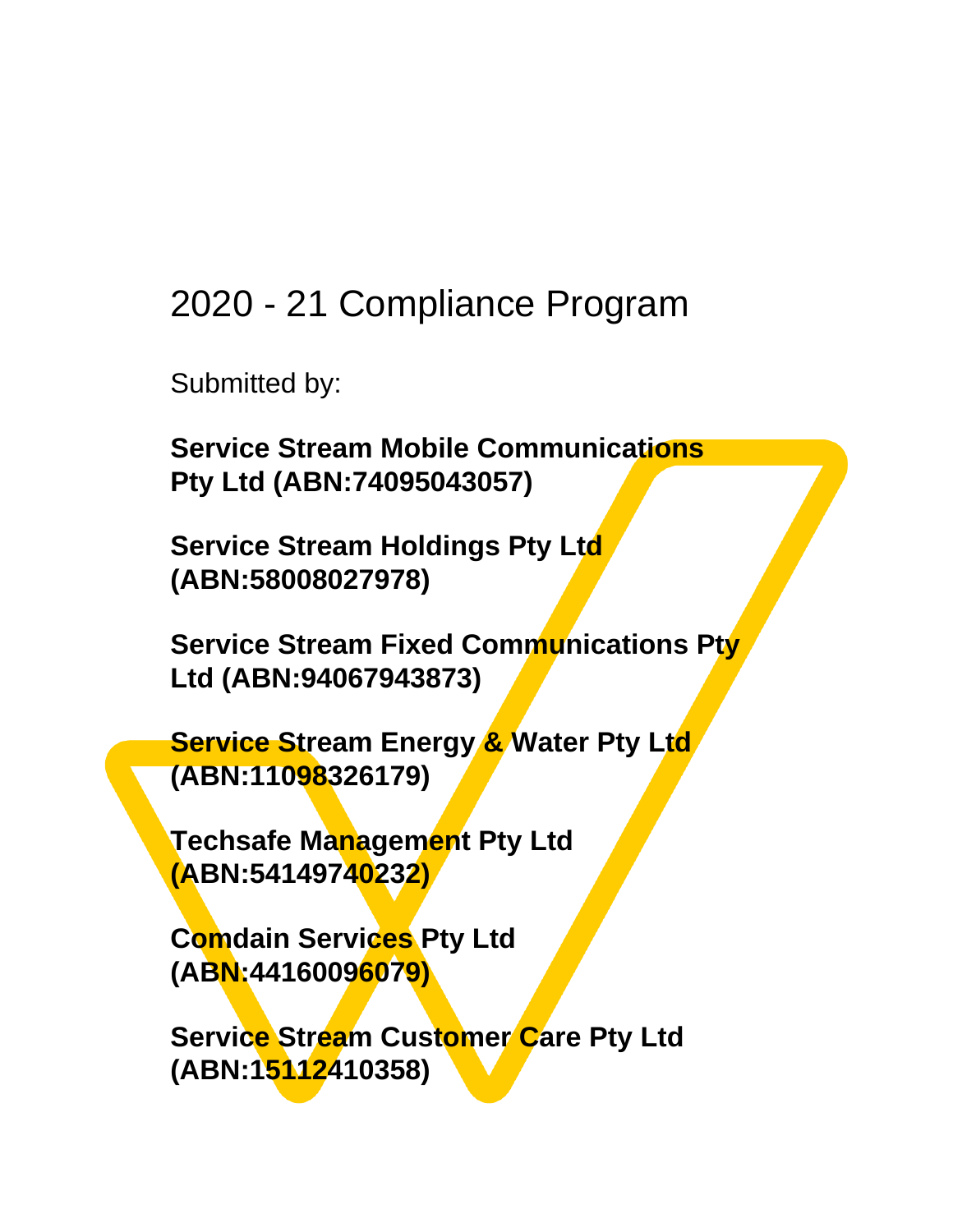**Comdain Corporate Pty Ltd (ABN:48140995946)**

**Comdain Gas (Aust) Pty Ltd (ABN:34099283271)**

**Service Stream Limited (ABN:46072369870)**

**Radhaz Consulting Pty Limited (ABN:16119544071)**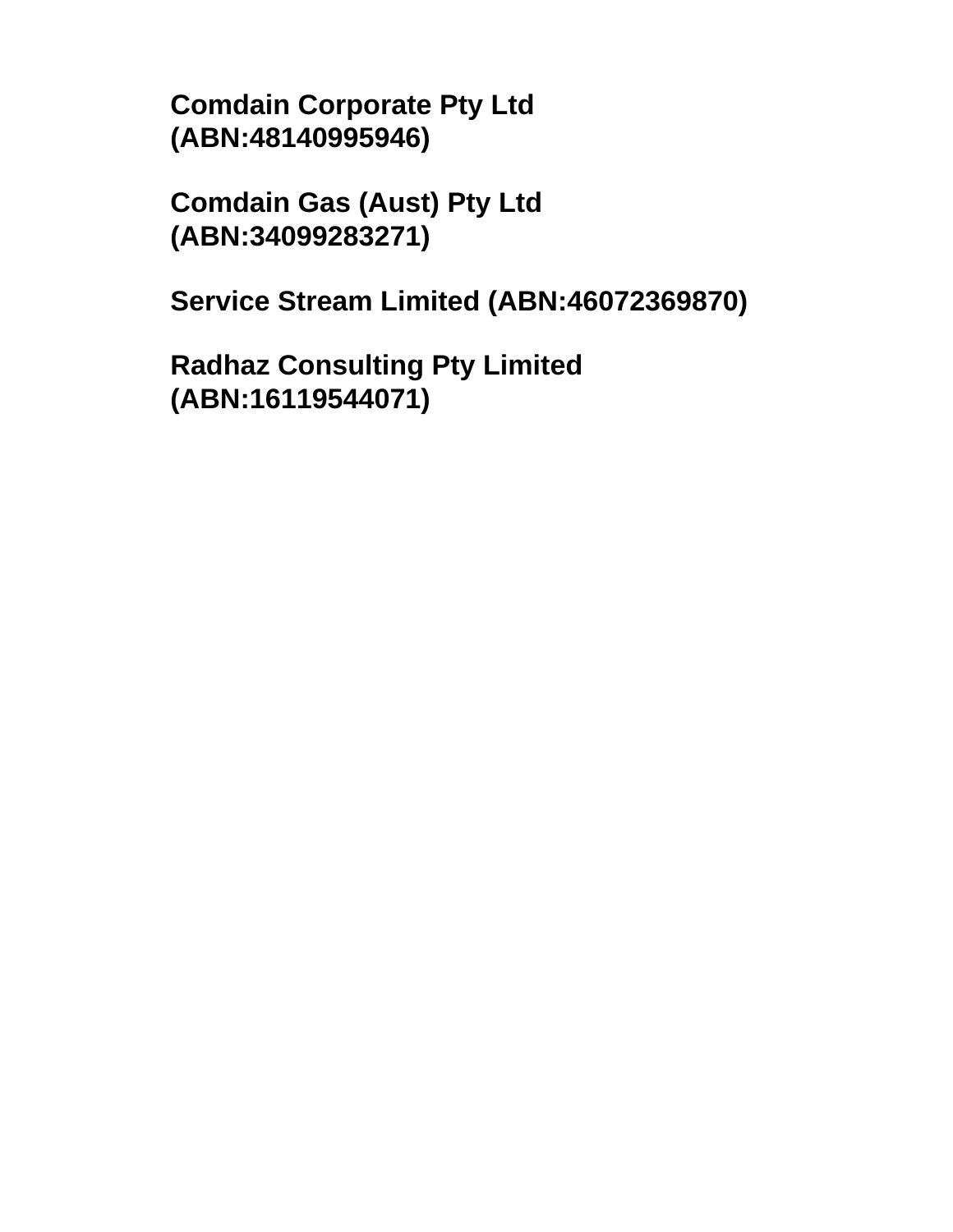## #Workplace overview

#### **Policies and strategies**

1: Do you have a formal policy and/or formal strategy in place that specifically supports gender equality in the following areas?

| Recruitment                                                            | Yes (Select all that apply) |
|------------------------------------------------------------------------|-----------------------------|
| $$ Yes                                                                 | Policy<br><b>Strategy</b>   |
| Retention                                                              | Yes(Select all that apply)  |
| $$ Yes                                                                 | Policy<br><b>Strategy</b>   |
| Performance management processes                                       | Yes(Select all that apply)  |
| $$ Yes                                                                 | Policy<br><b>Strategy</b>   |
| Promotions                                                             | Yes (Select all that apply) |
| $$ Yes                                                                 | Policy<br><b>Strategy</b>   |
| Talent identification/identification of high<br>potentials             | Yes(Select all that apply)  |
| $$ Yes                                                                 | Policy<br><b>Strategy</b>   |
| Succession planning                                                    | Yes(Select all that apply)  |
| $$ Yes                                                                 | Policy<br><b>Strategy</b>   |
| Training and development                                               | Yes(Select all that apply)  |
| $$ Yes                                                                 | Policy<br><b>Strategy</b>   |
| Key performance indicators for managers<br>relating to gender equality | Yes(Select all that apply)  |
| $$ Yes                                                                 | <b>Strategy</b>             |
|                                                                        |                             |

2: Do you have formal policy and/or formal strategy in place that support gender equality overall? Yes(Select all that apply)

| $$ Yes | Policy   |
|--------|----------|
|        | Strategy |

3: If your organisation would like to provide additional information relating to your gender equality policies and strategies, please do so below.

Service Stream remains committed to attracting and retaining top gender diverse talent to industries we work within and specifically to our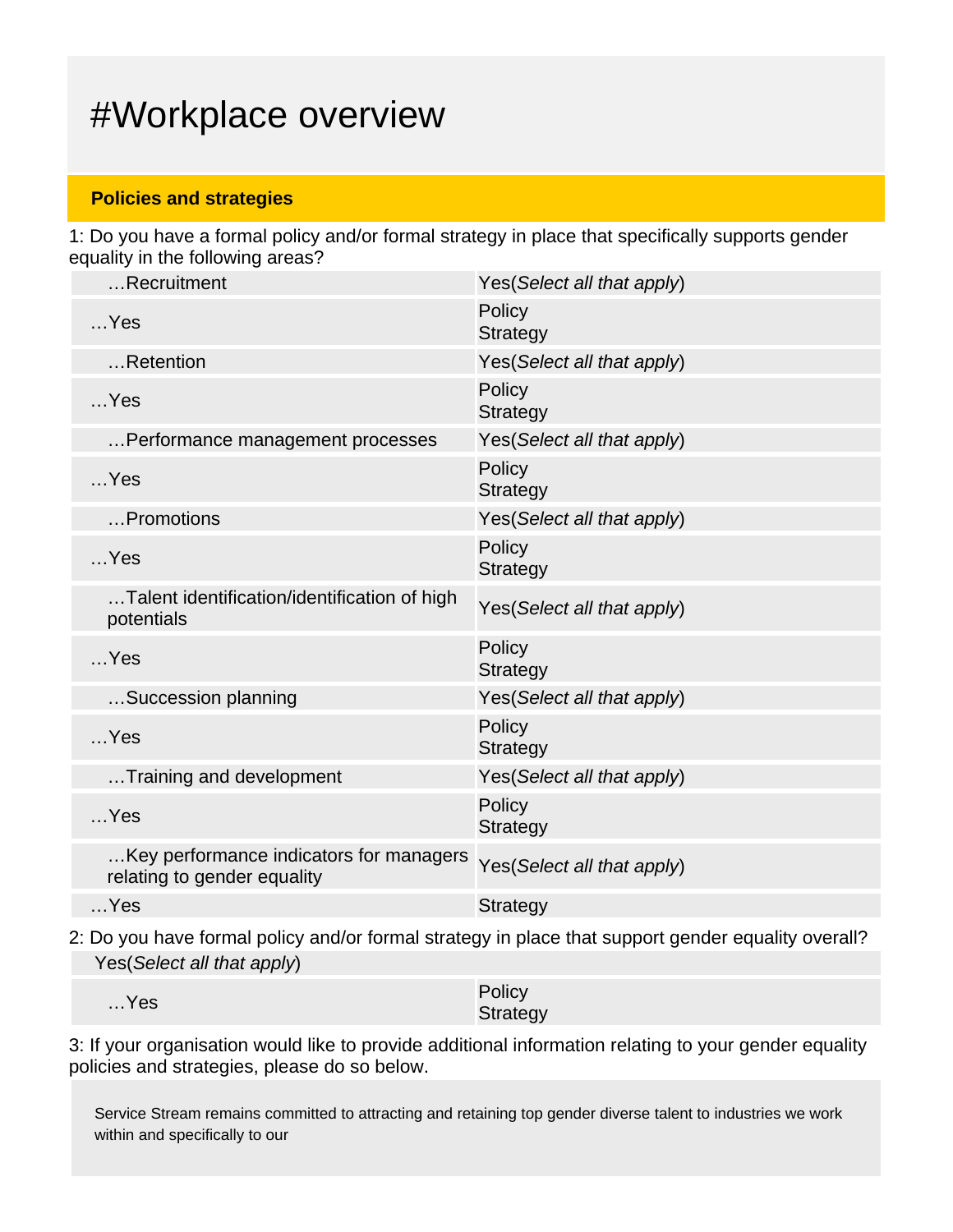organisation. We support our female staff to build their careers at Service Stream and realise their career goals through internal networks, policies that support work-life balance and programs that help people reach their potential.

Service Stream recognises the benefits of diversity of thought and work to build our female participation rates at all levels of the organisation.

| <b>Governing bodies</b>                                                           |                                                                                                                                                                                                                                                                                                                     |
|-----------------------------------------------------------------------------------|---------------------------------------------------------------------------------------------------------------------------------------------------------------------------------------------------------------------------------------------------------------------------------------------------------------------|
| Service Stream Mobile Communications Pty Ltd                                      |                                                                                                                                                                                                                                                                                                                     |
| 1: Does this organisation have a governing<br>body?                               | Yes, same as local ultimate parent organisation(<br>The local ultimate parent's governing body<br>details must be reported against the local<br>ultimate parent. The information is not required<br>to be entered again for subsidiary organisations<br>even if it is reported in a different submission<br>group.) |
| 11.1: Confirm how the ultimate parent's<br>governing body/ies are being reported: | It is reported as part of this submission group.                                                                                                                                                                                                                                                                    |
| Service Stream Holdings Pty Ltd                                                   |                                                                                                                                                                                                                                                                                                                     |
| 1: Does this organisation have a governing<br>body?                               | Yes, same as local ultimate parent organisation(<br>The local ultimate parent's governing body<br>details must be reported against the local<br>ultimate parent. The information is not required<br>to be entered again for subsidiary organisations<br>even if it is reported in a different submission<br>group.) |
| 11.1: Confirm how the ultimate parent's<br>governing body/ies are being reported: | It is reported as part of this submission group.                                                                                                                                                                                                                                                                    |
| Service Stream Fixed Communications Pty Ltd                                       |                                                                                                                                                                                                                                                                                                                     |
| 1: Does this organisation have a governing<br>body?                               | Yes, same as local ultimate parent organisation(<br>The local ultimate parent's governing body<br>details must be reported against the local<br>ultimate parent. The information is not required<br>to be entered again for subsidiary organisations<br>even if it is reported in a different submission<br>group.) |
| 11.1: Confirm how the ultimate parent's<br>governing body/ies are being reported: | It is reported as part of this submission group.                                                                                                                                                                                                                                                                    |
| Service Stream Energy & Water Pty Ltd                                             |                                                                                                                                                                                                                                                                                                                     |
| 1: Does this organisation have a governing<br>body?                               | Yes, same as local ultimate parent organisation(<br>The local ultimate parent's governing body<br>details must be reported against the local<br>ultimate parent. The information is not required<br>to be entered again for subsidiary organisations<br>even if it is reported in a different submission<br>group.) |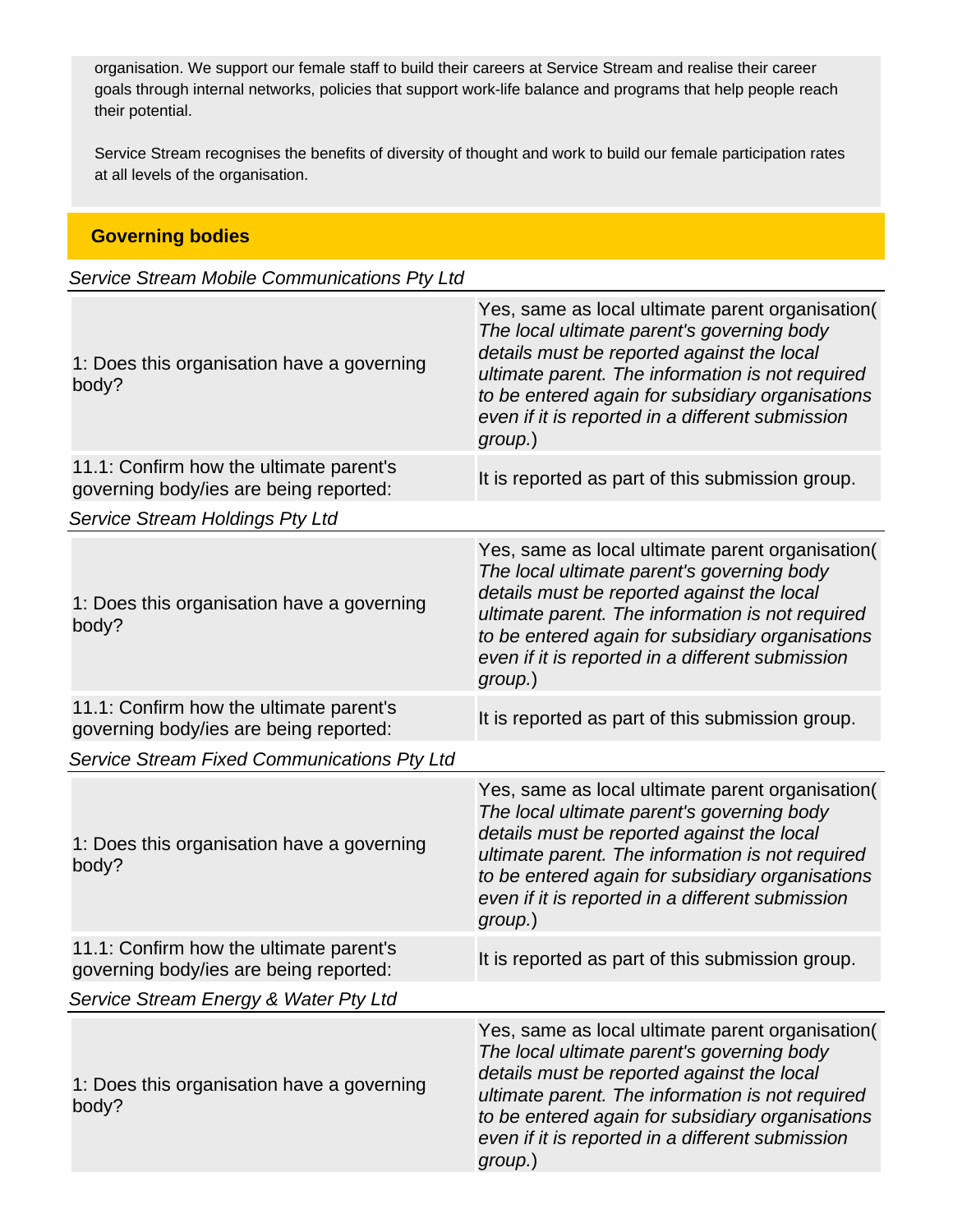| 11.1: Confirm how the ultimate parent's<br>governing body/ies are being reported: | It is reported as part of this submission group.                                                                                                                                                                                                                                                                    |
|-----------------------------------------------------------------------------------|---------------------------------------------------------------------------------------------------------------------------------------------------------------------------------------------------------------------------------------------------------------------------------------------------------------------|
| <b>Techsafe Management Pty Ltd</b>                                                |                                                                                                                                                                                                                                                                                                                     |
| 1: Does this organisation have a governing<br>body?                               | Yes, same as local ultimate parent organisation(<br>The local ultimate parent's governing body<br>details must be reported against the local<br>ultimate parent. The information is not required<br>to be entered again for subsidiary organisations<br>even if it is reported in a different submission<br>group.) |
| 11.1: Confirm how the ultimate parent's<br>governing body/ies are being reported: | It is reported as part of this submission group.                                                                                                                                                                                                                                                                    |
| <b>Comdain Services Pty Ltd</b>                                                   |                                                                                                                                                                                                                                                                                                                     |
| 1: Does this organisation have a governing<br>body?                               | Yes, same as local ultimate parent organisation(<br>The local ultimate parent's governing body<br>details must be reported against the local<br>ultimate parent. The information is not required<br>to be entered again for subsidiary organisations<br>even if it is reported in a different submission<br>group.) |
| 11.1: Confirm how the ultimate parent's<br>governing body/ies are being reported: | It is reported as part of this submission group.                                                                                                                                                                                                                                                                    |
| Service Stream Customer Care Pty Ltd                                              |                                                                                                                                                                                                                                                                                                                     |
| 1: Does this organisation have a governing<br>body?                               | Yes, same as local ultimate parent organisation(<br>The local ultimate parent's governing body<br>details must be reported against the local<br>ultimate parent. The information is not required<br>to be entered again for subsidiary organisations<br>even if it is reported in a different submission<br>group.) |
| 11.1: Confirm how the ultimate parent's<br>governing body/ies are being reported: | It is reported as part of this submission group.                                                                                                                                                                                                                                                                    |
| <b>Comdain Corporate Pty Ltd</b>                                                  |                                                                                                                                                                                                                                                                                                                     |
| 1: Does this organisation have a governing<br>body?                               | Yes, same as local ultimate parent organisation(<br>The local ultimate parent's governing body<br>details must be reported against the local<br>ultimate parent. The information is not required<br>to be entered again for subsidiary organisations<br>even if it is reported in a different submission<br>group.) |
| 11.1: Confirm how the ultimate parent's<br>governing body/ies are being reported: | It is reported as part of this submission group.                                                                                                                                                                                                                                                                    |
| Comdain Gas (Aust) Pty Ltd                                                        |                                                                                                                                                                                                                                                                                                                     |
|                                                                                   | Yes, same as local ultimate parent organisation(<br>The local ultimate parent's governing body<br>details must be reported against the local                                                                                                                                                                        |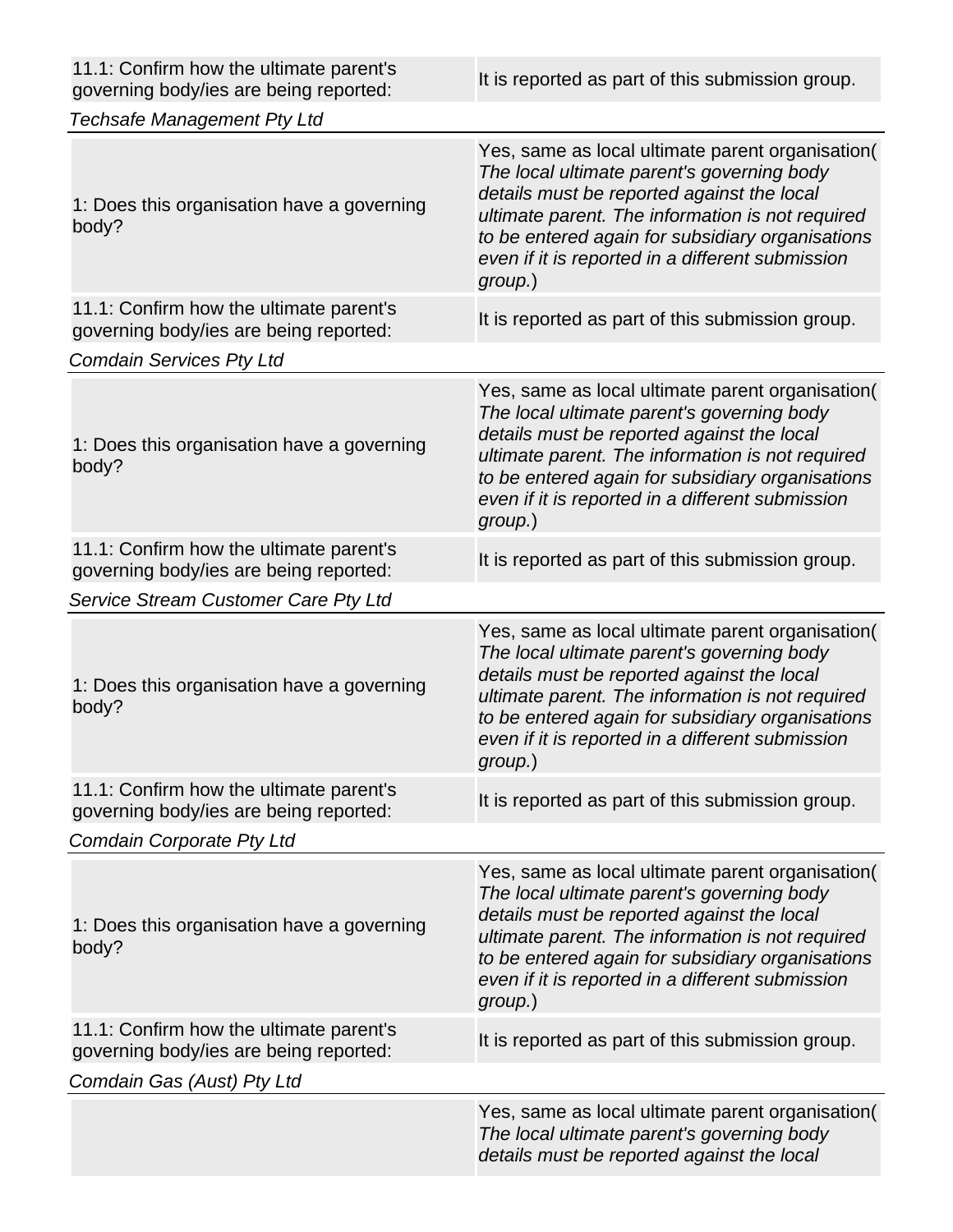| 1: Does this organisation have a governing<br>body?                                                                               | ultimate parent. The information is not required<br>to be entered again for subsidiary organisations<br>even if it is reported in a different submission<br>group.) |
|-----------------------------------------------------------------------------------------------------------------------------------|---------------------------------------------------------------------------------------------------------------------------------------------------------------------|
| 11.1: Confirm how the ultimate parent's<br>governing body/ies are being reported:                                                 | It is reported as part of this submission group.                                                                                                                    |
| <b>Service Stream Limited</b>                                                                                                     |                                                                                                                                                                     |
| 1: Does this organisation have a governing<br>body?                                                                               | Yes (Provide further details on the governing<br>body(ies) and its composition)                                                                                     |
| 1.1: What is the name of your governing body?                                                                                     | <b>Service Stream Limited</b>                                                                                                                                       |
| 1.2: What type of governing body does this<br>organisation have?                                                                  | <b>Board of directors</b>                                                                                                                                           |
| 1.3: How many members are on the governing<br>body and who holds the predominant Chair<br>position?                               |                                                                                                                                                                     |
| Chairs                                                                                                                            |                                                                                                                                                                     |
| $F$ emale $(F)$                                                                                                                   | $\overline{0}$                                                                                                                                                      |
| $Male(M)$                                                                                                                         | 1                                                                                                                                                                   |
| Gender X                                                                                                                          | $\overline{0}$                                                                                                                                                      |
| Members                                                                                                                           |                                                                                                                                                                     |
| $F$ emale $(F)$                                                                                                                   | $\mathbf{1}$                                                                                                                                                        |
| $Male(M)$                                                                                                                         | $\overline{4}$                                                                                                                                                      |
| Gender X                                                                                                                          | $\overline{0}$                                                                                                                                                      |
| 1.4: Do you have a formal selection policy<br>and/or formal selection strategy for this<br>organisation's governing body members? | Yes (Select all that apply)                                                                                                                                         |
|                                                                                                                                   | Policy<br><b>Strategy</b>                                                                                                                                           |
| 1.5: Has a target been set to increase the<br>representation of women on this governing<br>body?                                  | No(Select all that apply)                                                                                                                                           |
|                                                                                                                                   | Do not have control over governing<br>body/appointments                                                                                                             |
|                                                                                                                                   | Publicly listed company                                                                                                                                             |
|                                                                                                                                   |                                                                                                                                                                     |

### Radhaz Consulting Pty Limited

2: If your organisation would like to provide additional information relating to governing bodies and gender equality in your workplace, do so below.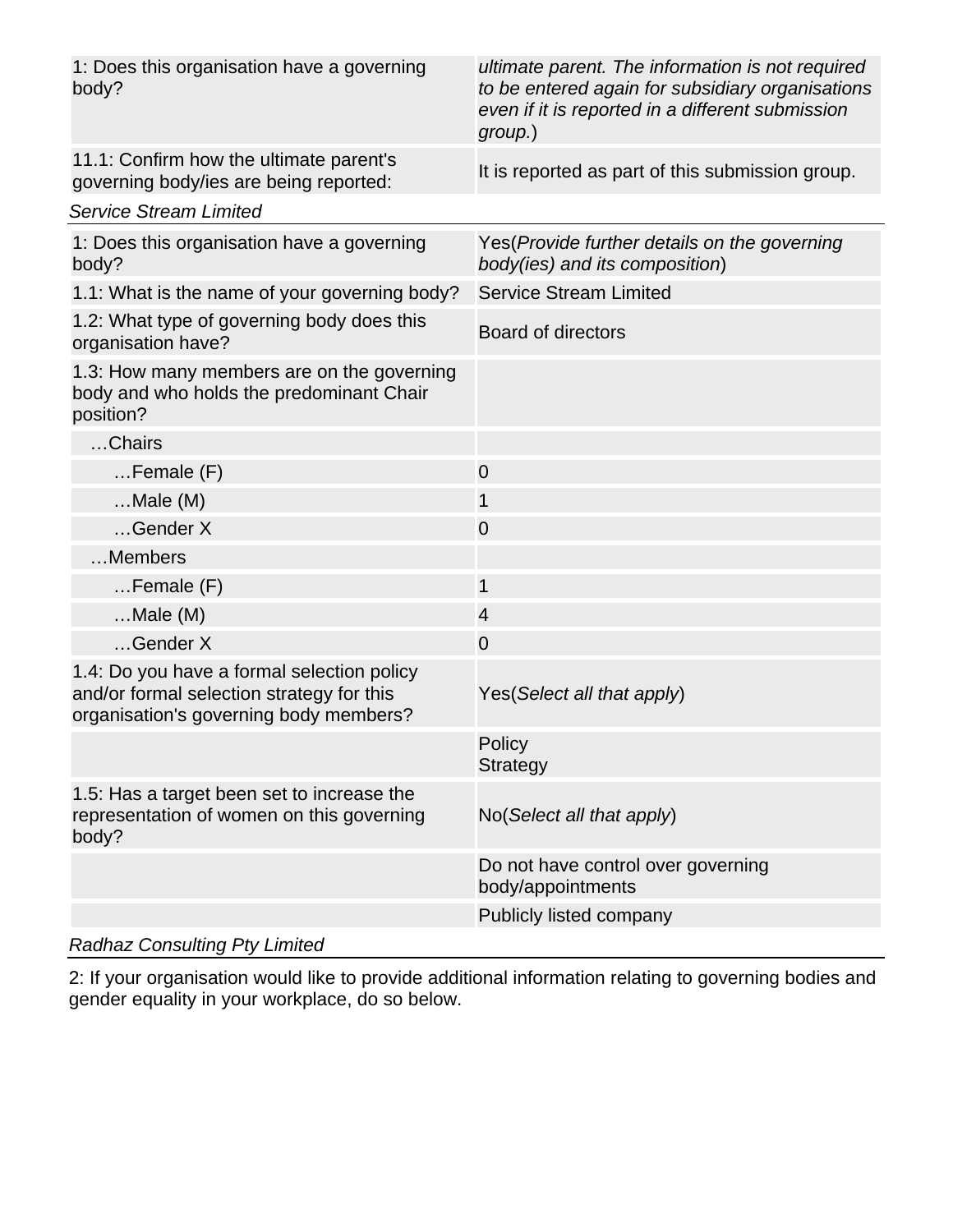# #Action on gender equality

### **Gender pay gaps**

1: Do you have a formal policy and/or formal strategy on remuneration generally? Yes(Select all that apply)

| $$ Yes                                                                                                                           | Policy<br><b>Strategy</b>                                                                                                                                                                                                                                                                                                                                                                                 |
|----------------------------------------------------------------------------------------------------------------------------------|-----------------------------------------------------------------------------------------------------------------------------------------------------------------------------------------------------------------------------------------------------------------------------------------------------------------------------------------------------------------------------------------------------------|
| 1.1: Are specific pay equity objectives<br>included in your formal policy and/or formal Yes (Select all that apply)<br>strategy? |                                                                                                                                                                                                                                                                                                                                                                                                           |
| $$ Yes                                                                                                                           | To achieve gender pay equity<br>To ensure no gender bias occurs at any point in<br>the remuneration review process (for example at<br>commencement, at annual salary reviews,<br>out-of-cycle pay reviews, and performance<br>reviews)<br>To ensure managers are held accountable for<br>pay equity outcomes<br>To implement and/or maintain a transparent and<br>rigorous performance assessment process |

2: Did your organisation receive JobKeeper payments?

| Yes                                                                                                            |           |
|----------------------------------------------------------------------------------------------------------------|-----------|
| 2.1: Please indicate which months in the<br>reporting period your organisation received<br>JobKeeper payments: | <b>No</b> |
| April 2020                                                                                                     |           |
| May 2020                                                                                                       | <b>No</b> |
| June 2020                                                                                                      | <b>No</b> |
| July 2020                                                                                                      | <b>No</b> |
| August 2020                                                                                                    | Yes       |
| September 2020                                                                                                 | Yes       |
| October 2020                                                                                                   | Yes       |
| November 2020                                                                                                  | Yes       |
| December 2020                                                                                                  | Yes       |
| January 2021                                                                                                   | Yes       |
| February 2021                                                                                                  | Yes       |
| March 2021                                                                                                     | Yes       |
|                                                                                                                |           |

3: What was the snapshot date used for your Workplace Profile? 31-Mar-2021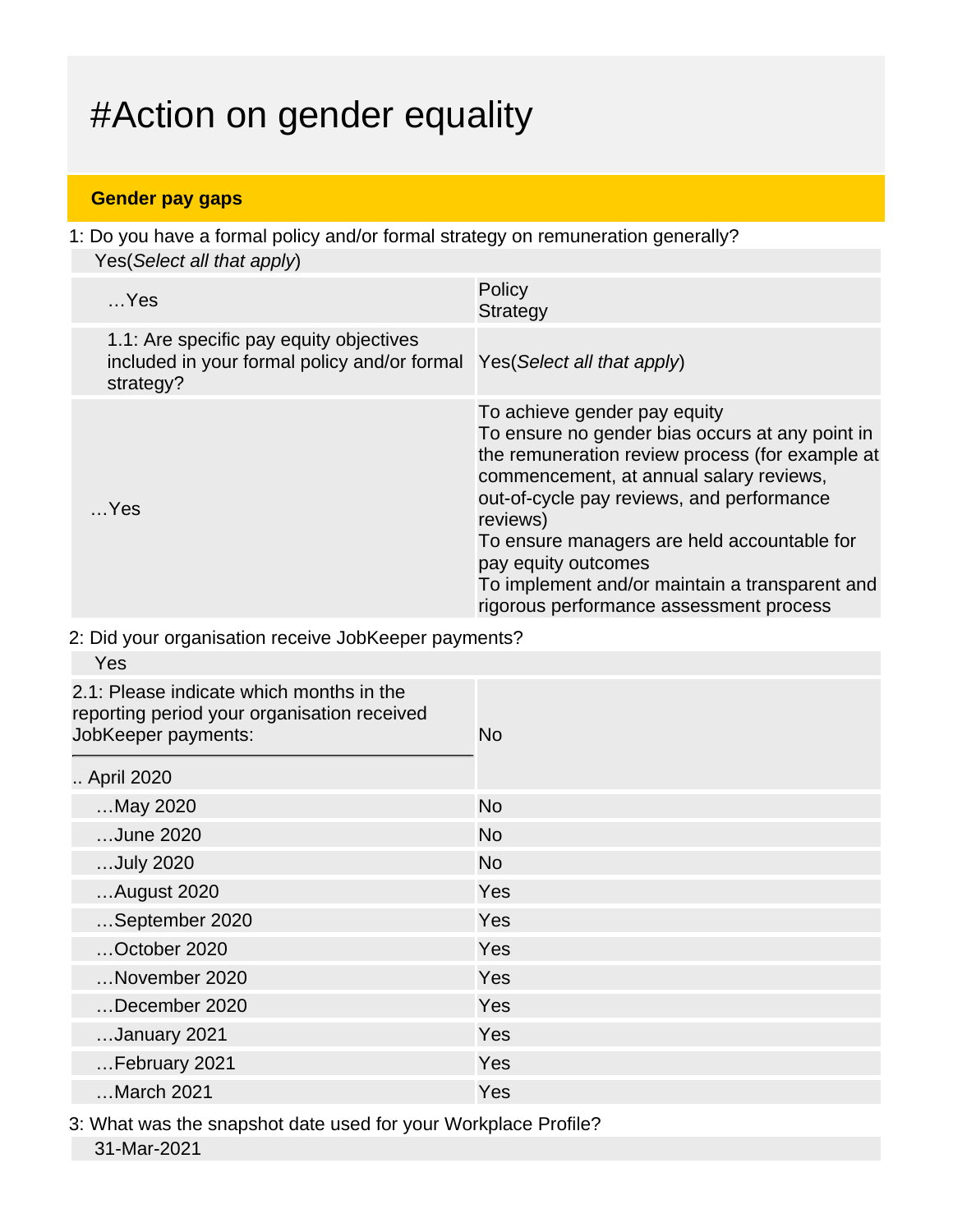4: If your organisation would like to provide additional information relating to gender pay gaps in your workplace, please do so below.

### **Employer action on pay equity**

1: Have you analysed your payroll to determine if there are any remuneration gaps between women and men (e.g. conducted a gender pay gap analysis)?

Yes(Provide further details on the most recent gender remuneration gap analysis that was undertaken.)

| 1.1: When was the most recent gender<br>remuneration gap analysis undertaken?                 |                                                                                       | Within the last 12 months                                                                                                                                                                                                                                                                                                                                                                                                                                                                                                                                                                                   |
|-----------------------------------------------------------------------------------------------|---------------------------------------------------------------------------------------|-------------------------------------------------------------------------------------------------------------------------------------------------------------------------------------------------------------------------------------------------------------------------------------------------------------------------------------------------------------------------------------------------------------------------------------------------------------------------------------------------------------------------------------------------------------------------------------------------------------|
| your gender remuneration gap analysis?                                                        | 1.2: Did you take any actions as a result of                                          | Yes (Select all that apply)                                                                                                                                                                                                                                                                                                                                                                                                                                                                                                                                                                                 |
| 1.2: Did you take any actions as a result of your<br>gender remuneration gap analysis?<br>Yes |                                                                                       | Created a pay equity strategy or action plan<br>Analysed performance ratings to ensure there is<br>no gender bias (including unconscious bias)<br>Analysed performance pay to ensure there is no<br>gender bias (including unconscious bias)<br>Analysed commencement salaries by gender to<br>ensure there are no pay gaps<br>Reviewed remuneration decision-making<br>processes<br>Identified cause/s of the gaps<br>Reported pay equity metrics (including gender<br>pay gaps) to the executive<br>Reported pay equity metrics (including gender<br>pay gaps) externally<br>Corrected like-for-like gaps |
| that has been undertaken (for example<br>like-for-like and/or organisation-wide)              | 1.3: You may provide details below on the<br>type of gender remuneration gap analysis | Each year, like roles are benchmarked internally and<br>within industry. If any pay equity issues arise, they are<br>addressed appropriately to remove any inequity.                                                                                                                                                                                                                                                                                                                                                                                                                                        |

2: If your organisation would like to provide additional information relating to employer action on pay equity in your workplace, please do so below.

### **Employee consultation**

1: Have you consulted with employees on issues concerning gender equality in your workplace? Yes(Provide further details on the employee consultation process.)

| 1.1: How did you consult employees? | Survey<br>Consultative committee or group<br><b>Exit interviews</b> |
|-------------------------------------|---------------------------------------------------------------------|
| 1.2: Who did you consult?           | ALL staff                                                           |

2: If your organisation would like to provide additional information relating to employee consultation on gender equality in your workplace, please do so below.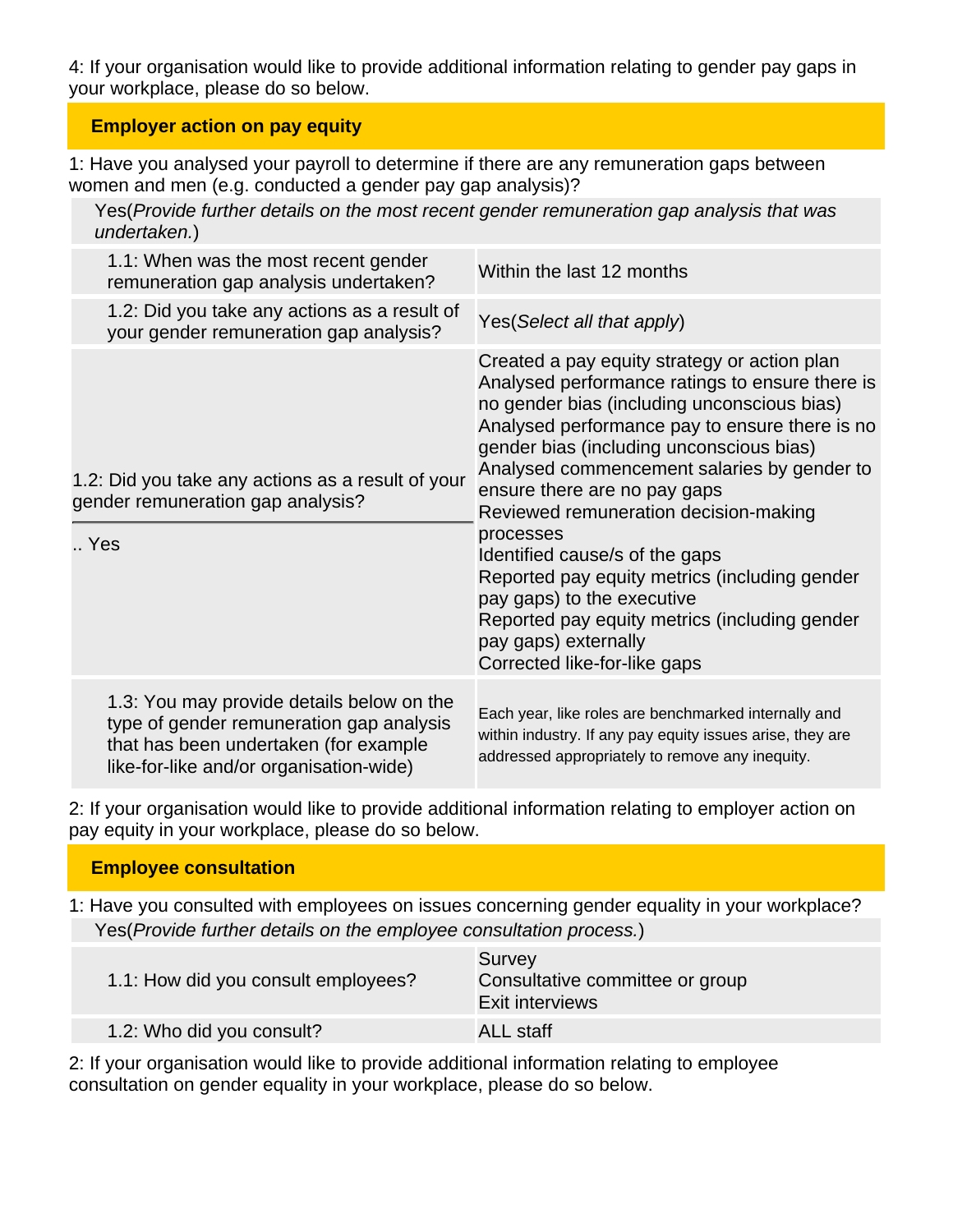# #Employee work/life balance

### **Flexible working**

1: Do you have a formal policy and/or formal strategy on flexible working arrangements? Yes(Select all that apply)

| $$ Yes                                                                                                           | Policy<br><b>Strategy</b> |
|------------------------------------------------------------------------------------------------------------------|---------------------------|
| A business case for flexibility has been<br>established and endorsed at the leadership<br>level                  | Yes                       |
| Leaders are visible role models of flexible<br>working                                                           | Yes                       |
| Flexible working is promoted throughout<br>the organisation                                                      | Yes                       |
| Targets have been set for engagement in<br>flexible work                                                         | No(Select all that apply) |
| $$ No                                                                                                            | Not aware of the need     |
| Targets have been set for men's<br>engagement in flexible work                                                   | No(Select all that apply) |
| $$ No                                                                                                            | Not aware of the need     |
| Leaders are held accountable for improving<br>workplace flexibility                                              | No(Select all that apply) |
| $$ No                                                                                                            | Not aware of the need     |
| Manager training on flexible working is<br>provided throughout the organisation                                  | Yes                       |
| Employee training is provided throughout<br>the organisation                                                     | Yes                       |
| Team-based training is provided<br>throughout the organisation                                                   | No(Select all that apply) |
| $$ No                                                                                                            | Not aware of the need     |
| Employees are surveyed on whether they<br>have sufficient flexibility                                            | Yes                       |
| The organisation's approach to flexibility is<br>integrated into client conversations                            | Yes                       |
| The impact of flexibility is evaluated (e.g.<br>reduced absenteeism, increased employee<br>engagement)           | Yes                       |
| Metrics on the use of, and/or the impact of,<br>flexibility measures are reported to key<br>management personnel | Yes                       |
|                                                                                                                  |                           |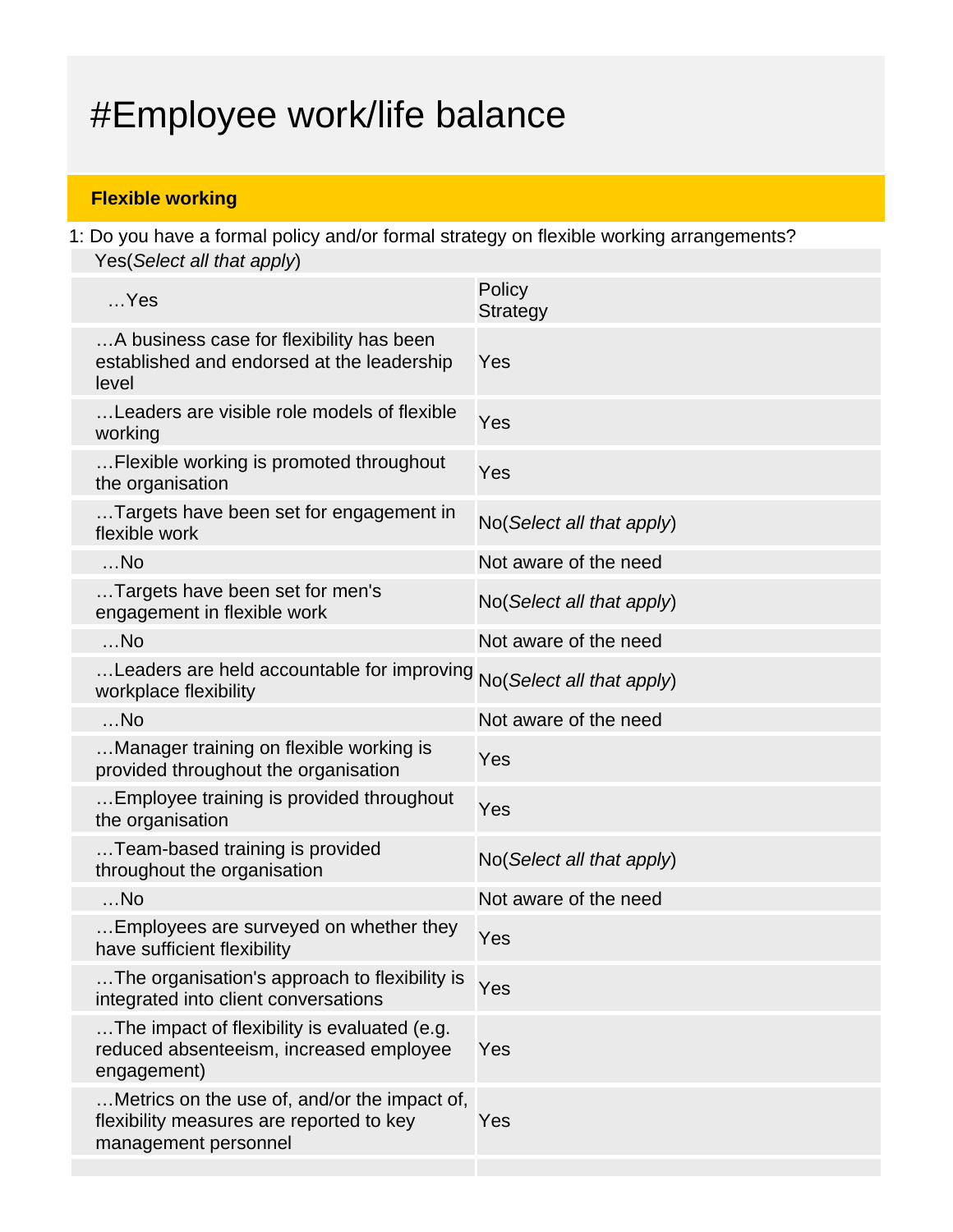| Metrics on the use of, and/or the impact of, Yes<br>flexibility measures are reported to the<br>governing body |                                                                                 |
|----------------------------------------------------------------------------------------------------------------|---------------------------------------------------------------------------------|
| Other (provide details)                                                                                        | <b>No</b>                                                                       |
| 2: Do you offer any of the following flexible working options to MANAGERS in your workplace?                   |                                                                                 |
| Flexible hours of work                                                                                         | Yes(Select one option only)                                                     |
| $$ Yes                                                                                                         | SAME options for women and men(Select all<br>that apply)                        |
| SAME options for women and men                                                                                 | Formal options are available<br>Informal options are available                  |
| Compressed working weeks                                                                                       | No(You may specify why the above option is not<br>available to your employees.) |
| $$ No                                                                                                          | Not aware of the need                                                           |
| Time-in-lieu                                                                                                   | Yes(Select one option only)                                                     |
| $$ Yes                                                                                                         | SAME options for women and men(Select all<br>that apply)                        |
| SAME options for women and men                                                                                 | Formal options are available<br>Informal options are available                  |
| Telecommuting (e.g. working from home)                                                                         | Yes(Select one option only)                                                     |
| $$ Yes                                                                                                         | SAME options for women and men(Select all<br>that apply)                        |
| SAME options for women and men                                                                                 | Formal options are available<br>Informal options are available                  |
| Part-time work                                                                                                 | Yes(Select one option only)                                                     |
| $$ Yes                                                                                                         | SAME options for women and men(Select all<br>that apply)                        |
| SAME options for women and men                                                                                 | Formal options are available<br>Informal options are available                  |
| Job sharing                                                                                                    | Yes(Select one option only)                                                     |
| $$ Yes                                                                                                         | SAME options for women and men(Select all<br>that $apply$ )                     |
| SAME options for women and men                                                                                 | Formal options are available<br>Informal options are available                  |
| Carer's leave                                                                                                  | Yes(Select one option only)                                                     |
| $$ Yes                                                                                                         | SAME options for women and men(Select all<br>that apply)                        |
| SAME options for women and men                                                                                 | Formal options are available<br>Informal options are available                  |
| Purchased leave                                                                                                | Yes(Select one option only)                                                     |
| $$ Yes                                                                                                         | SAME options for women and men(Select all<br>that apply)                        |
| SAME options for women and men                                                                                 | Formal options are available<br>Informal options are available                  |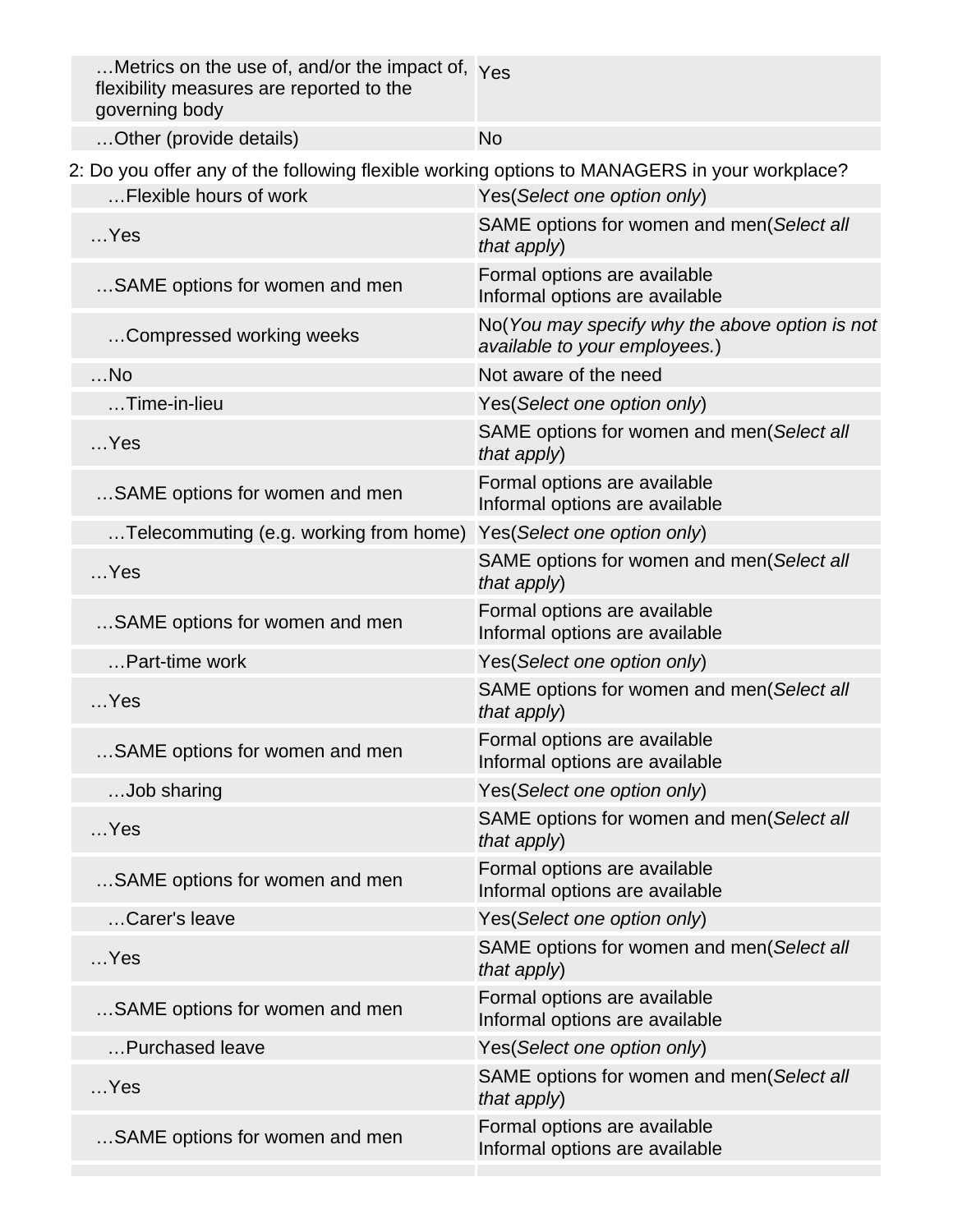| Unpaid leave                   | Yes (Select one option only)                                   |
|--------------------------------|----------------------------------------------------------------|
| $$ Yes                         | SAME options for women and men(Select all<br>that $apply$ )    |
| SAME options for women and men | Formal options are available<br>Informal options are available |

3: Are your flexible working arrangement options for NON-MANAGERS the same as the options for managers above?

Yes

4: Were managers in your organisation allowed to make INFORMAL flexible working arrangements with their team members in response to the COVID-19 pandemic?

Yes, ALL managers

5: Did you see an increase, overall, in the approval of FORMAL flexible working arrangements for your workforce compared to pre-COVID-19?

Yes, for both women and men

6: If your organisation would like to provide additional information relating to flexible working and gender equality in your workplace, please do so below.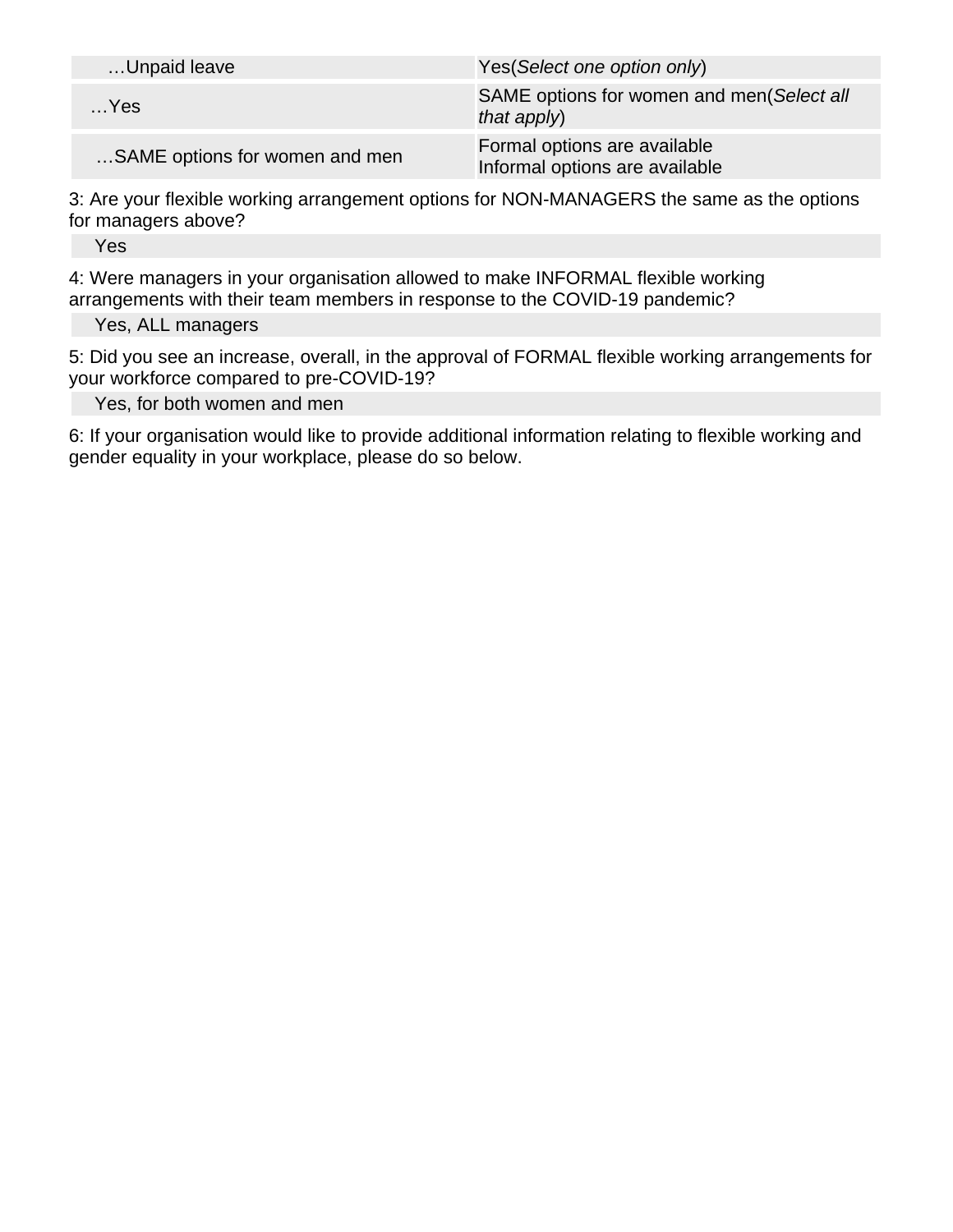# #Employee support

#### **Paid parental leave**

1: Do you provide employer funded paid parental leave regardless of carer's status (i.e. primary/secondary) in addition to any government funded parental leave scheme?

Yes, we offer employer funded parental leave (without using the primary/secondary carer definition)

| 1.1: Please indicate whether your<br>employer-funded paid parental leave is<br>available to:                                              | All, regardless of gender                                  |
|-------------------------------------------------------------------------------------------------------------------------------------------|------------------------------------------------------------|
| 1.2: Please indicate whether your<br>employer-funded paid parental leave<br>covers:                                                       | <b>Birth</b><br>Adoption<br>Surrogacy<br><b>Stillbirth</b> |
| 1.3: How do you pay employer funded paid<br>parental leave?                                                                               | Paying the employee's full salary                          |
| 1.4: Do you pay superannuation<br>contribution to your carers while they are on Yes, on employer funded parental leave<br>parental leave? |                                                            |
| 1.5: How many weeks (minimum) of<br>employer funded paid parental leave is<br>provided?                                                   | 1                                                          |
| 1.6: What proportion of your total workforce<br>has access to employer funded paid<br>parental leave, including casuals?                  |                                                            |
|                                                                                                                                           |                                                            |

2: If your organisation would like to provide additional information relating to paid parental leave and gender equality in your workplace, please do so below.

#### **Support for carers**

1: Do you have a formal policy and/or formal strategy to support employees with family or caring responsibilities?

Yes(Select all that apply)

| Yes | Policy   |
|-----|----------|
|     | Strategy |

2: Do you offer any of the following support mechanisms for employees with family or caring responsibilities?

| Employer subsidised childcare | No(You may specify why the above support<br>mechanism is not available to your employees.) |
|-------------------------------|--------------------------------------------------------------------------------------------|
| On-site childcare             | No(You may specify why the above support<br>mechanism is not available to your employees.) |
| Breastfeeding facilities      | Yes(Please indicate the availability of this<br>support mechanism.)                        |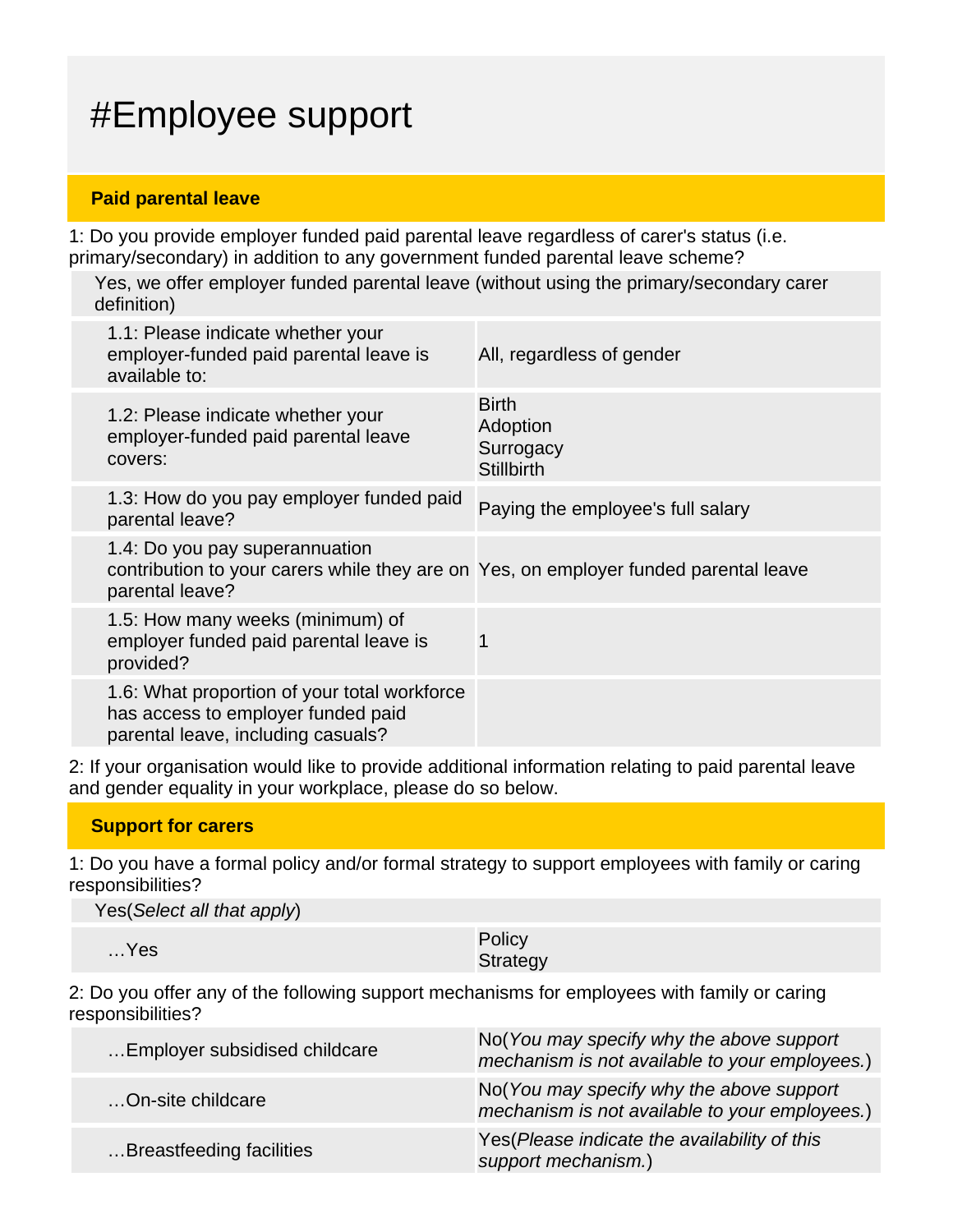| $$ Yes                                                                                           | Available at SOME worksites                                                                |
|--------------------------------------------------------------------------------------------------|--------------------------------------------------------------------------------------------|
| Childcare referral services                                                                      | No(You may specify why the above support<br>mechanism is not available to your employees.) |
| Internal support networks for parents                                                            | No(You may specify why the above support<br>mechanism is not available to your employees.) |
| Return to work bonus (only select if this<br>bonus is not the balance of paid parental<br>leave) | No(You may specify why the above support<br>mechanism is not available to your employees.) |
| Information packs for new parents and/or<br>those with elder care responsibilities               | Yes (Please indicate the availability of this<br>support mechanism.)                       |
| $$ Yes                                                                                           | Available at ALL worksites                                                                 |
| Referral services to support employees<br>with family and/or caring responsibilities             | Yes(Please indicate the availability of this<br>support mechanism.)                        |
| $$ Yes                                                                                           | Available at ALL worksites                                                                 |
| Targeted communication mechanisms<br>(e.g. intranet/forums)                                      | Yes(Please indicate the availability of this<br>support mechanism.)                        |
| $$ Yes                                                                                           | Available at ALL worksites                                                                 |
| Support in securing school holiday care                                                          | No(You may specify why the above support<br>mechanism is not available to your employees.) |
| Coaching for employees on returning to<br>work from parental leave                               | No(You may specify why the above support<br>mechanism is not available to your employees.) |
| Parenting workshops targeting mothers                                                            | No(You may specify why the above support<br>mechanism is not available to your employees.) |
| Parenting workshops targeting fathers                                                            | No(You may specify why the above support<br>mechanism is not available to your employees.) |
| Other (provide details)                                                                          | <b>No</b>                                                                                  |

3: If your organisation would like to provide additional information relating to support for carers in your workplace, please do so below.

### **Sex-based harassment and discrimination**

1: Do you have a formal policy and/or formal strategy on sex-based harassment and discrimination prevention?

Yes(Select all that apply)

| $$ Yes                                                                                                                                            | Policy<br>Strategy |
|---------------------------------------------------------------------------------------------------------------------------------------------------|--------------------|
| 1.1: Do you provide a grievance process in<br>any sex-based harasssment and<br>discrimination prevention formal policy<br>and/or formal strategy? | Yes                |

2: Do you provide training on sex-based harassment and discrimination prevention to the following groups?

| All managers | Yes (Please indicate how often is this training<br>provided (select all that $apply$ ): |
|--------------|-----------------------------------------------------------------------------------------|
|              | At induction                                                                            |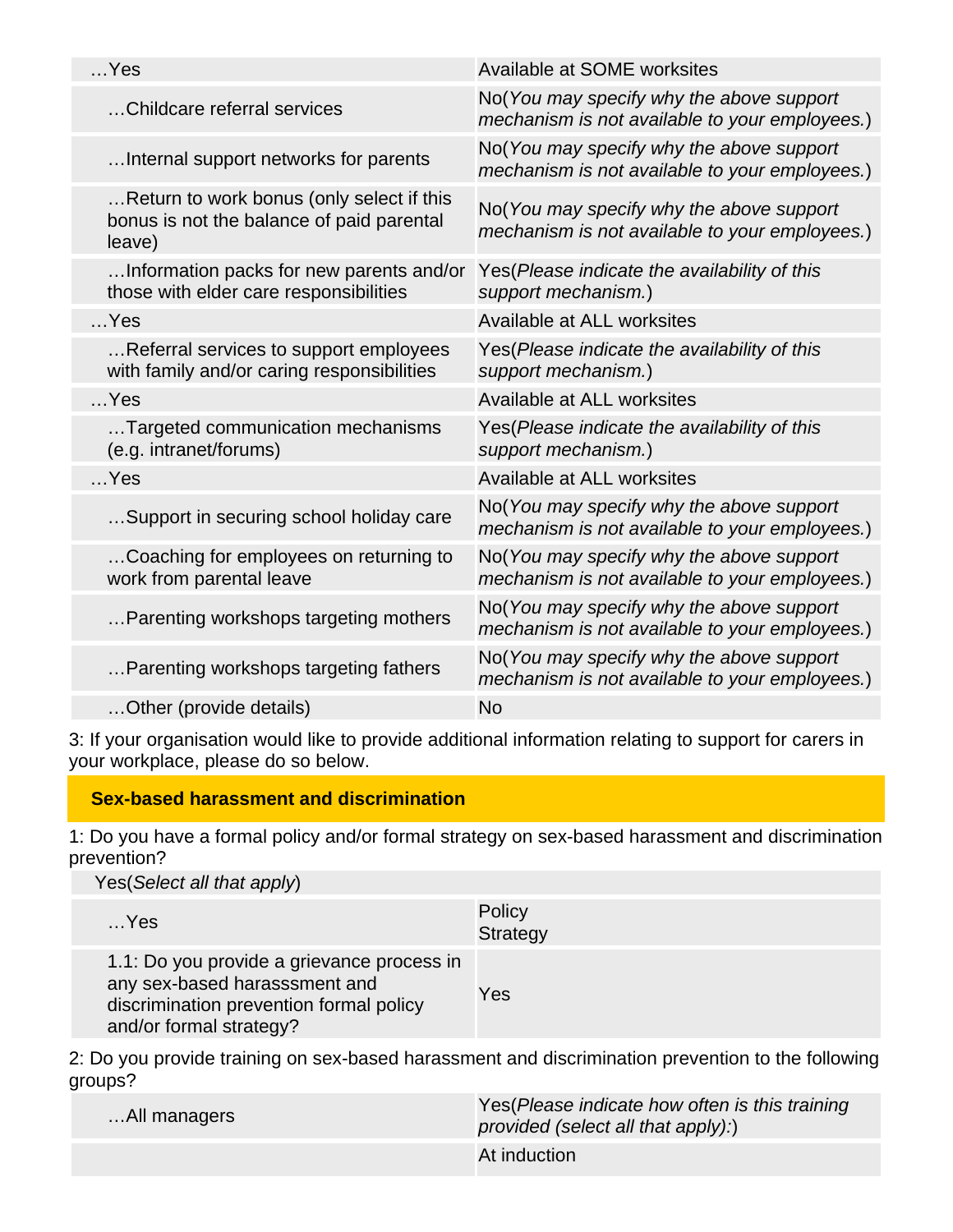| $$ Yes        | Varies across business units                                                             |
|---------------|------------------------------------------------------------------------------------------|
| All employees | Yes (Please indicate how often is this training<br>provided (select all that $apply$ ):) |
| $$ Yes        | At induction<br>Varies across business units                                             |

3: If your organisation would like to provide additional information relating to sex-based harassment and discrimination, please do so below.

### **Family or domestic violence**

1: Do you have a formal policy and/or formal strategy to support employees who are experiencing family or domestic violence?

Yes(Select all that apply)

| $$ Yes | Policy   |
|--------|----------|
|        | Strategy |

2: Other than a formal policy and/or formal strategy, do you have the following support mechanisms in place to support employees who are experiencing family or domestic violence?

| Employee assistance program (including<br>access to psychologist, chaplain or<br>counsellor)            | Yes                            |
|---------------------------------------------------------------------------------------------------------|--------------------------------|
| Training of key personnel                                                                               | Yes                            |
| A domestic violence clause is in an<br>enterprise agreement or workplace<br>agreement                   | Yes                            |
| Workplace safety planning                                                                               | Yes                            |
| Access to paid domestic violence leave<br>(contained in an enterprise/workplace<br>agreement)           | No(Select all that apply)      |
| $$ No                                                                                                   | Other (provide details)        |
| Other (provide details)                                                                                 | Paid Personal Leave available. |
| Access to unpaid domestic violence leave<br>(contained in an enterprise/workplace<br>agreement)         | Yes                            |
| Access to paid domestic violence leave<br>(not contained in an enterprise/workplace<br>agreement)       | No(Select all that apply)      |
| Access to unpaid leave                                                                                  | Yes                            |
| Confidentiality of matters disclosed                                                                    | Yes                            |
| Referral of employees to appropriate<br>domestic violence support services for<br>expert advice         | Yes                            |
| Protection from any adverse action or<br>discrimination based on the disclosure of<br>domestic violence | Yes                            |
| Flexible working arrangements                                                                           | Yes                            |
|                                                                                                         |                                |